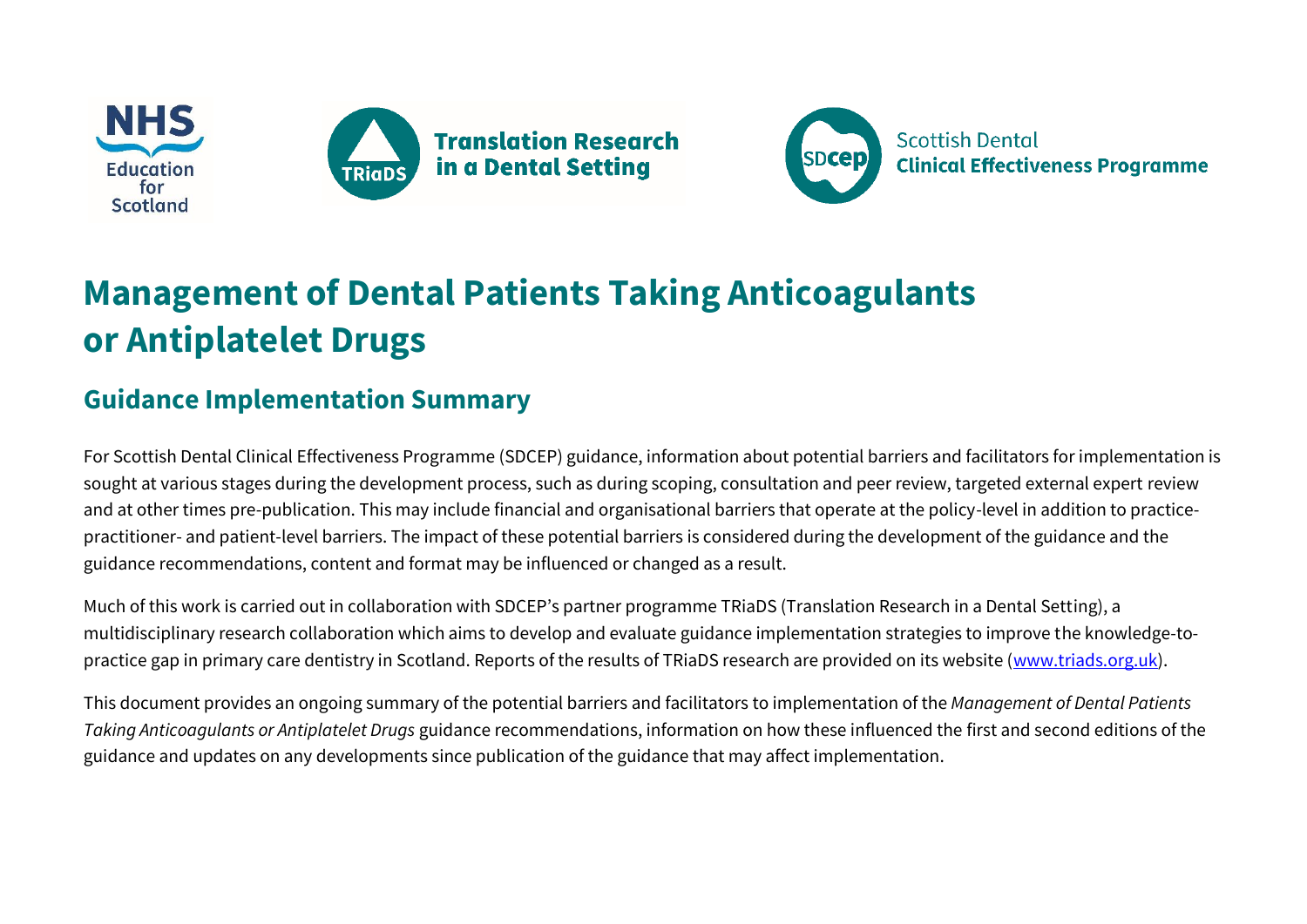| <b>Potential Barriers/Facilitators</b>                                                                                                                                                                                                                                                                                                                                                                    | <b>Pre- and Post-publication Activities/</b><br>Developments - 1 <sup>st</sup> edition (2015)<br>(e.g. changes made to the guidance, provision of<br>implementation tools, educational activities)                                                                                                                                                                                                                                                                                                                                                                                                                                                                                                                                                                                                                          | <b>Pre- and Post-publication Activities/</b><br>Developments - 2 <sup>nd</sup> edition (2022)<br>(e.g. changes made to the guidance, provision of<br>implementation tools, educational activities)                                                                                                |  |  |
|-----------------------------------------------------------------------------------------------------------------------------------------------------------------------------------------------------------------------------------------------------------------------------------------------------------------------------------------------------------------------------------------------------------|-----------------------------------------------------------------------------------------------------------------------------------------------------------------------------------------------------------------------------------------------------------------------------------------------------------------------------------------------------------------------------------------------------------------------------------------------------------------------------------------------------------------------------------------------------------------------------------------------------------------------------------------------------------------------------------------------------------------------------------------------------------------------------------------------------------------------------|---------------------------------------------------------------------------------------------------------------------------------------------------------------------------------------------------------------------------------------------------------------------------------------------------|--|--|
| <b>Service provision</b>                                                                                                                                                                                                                                                                                                                                                                                  |                                                                                                                                                                                                                                                                                                                                                                                                                                                                                                                                                                                                                                                                                                                                                                                                                             |                                                                                                                                                                                                                                                                                                   |  |  |
| At consultation for the 1 <sup>st</sup> edition of the<br>guidance some practitioners reported<br>concerns that the existing dental contract in<br>Scotland did not support the use of suturing<br>as a preventive haemostatic measure<br>provided at the time of treatment.<br>This was still considered to be a potential<br>barrier to implementation of the guidance<br>advice in the second edition. | For the 1 <sup>st</sup> edition of the guidance the GDG reconsidered<br>whether routine suturing should be advised for all<br>patients taking anticoagulants or antiplatelet drugs. It<br>was agreed that routine packing and suturing may not<br>be necessary for patients taking only aspirin. However,<br>for patients taking the other drugs it was considered<br>that dentists should be prepared to carry out packing<br>and suturing and that if not done at the time of<br>treatment, they should expect that they may need to<br>carry out these measures later. The guidance wording<br>was amended to reflect these points.<br>The concerns about the provision of suturing as a<br>preventive measure within the existing dental contract<br>were reported to the National Dental Advisory<br>Committee (NDAC). | No further action was taken prior to publication of<br>the 2 <sup>nd</sup> edition of the guidance.                                                                                                                                                                                               |  |  |
| <b>Awareness</b>                                                                                                                                                                                                                                                                                                                                                                                          |                                                                                                                                                                                                                                                                                                                                                                                                                                                                                                                                                                                                                                                                                                                                                                                                                             |                                                                                                                                                                                                                                                                                                   |  |  |
| Lack of awareness of the various<br>anticoagulant and antiplatelet drugs,<br>particularly the newer DOACs, was identified<br>as a potential barrier for the 1 <sup>st</sup> edition of the<br>guidance.                                                                                                                                                                                                   | Information about all of the drugs, their mode of action,<br>indications for use and brand and alternative names<br>was included in the guidance (see also below under<br>training).<br>SDCEP undertook various dissemination approaches at<br>the launch of the guidance to raise awareness. These<br>included notifying all dentists and hygienists/therapists<br>in Scotland, as well as dental educators, of the guidance                                                                                                                                                                                                                                                                                                                                                                                               | Since prescribing of the newer drugs has<br>increased significantly since publication of the 1st<br>edition of the guidance, awareness of these is<br>expected to have improved.<br>The 2 <sup>nd</sup> edition was widely disseminated within<br>the dental profession in the UK at publication. |  |  |
|                                                                                                                                                                                                                                                                                                                                                                                                           |                                                                                                                                                                                                                                                                                                                                                                                                                                                                                                                                                                                                                                                                                                                                                                                                                             | A NES Dental CPD webinar about the updated<br>guidance was presented by the GDG chair in                                                                                                                                                                                                          |  |  |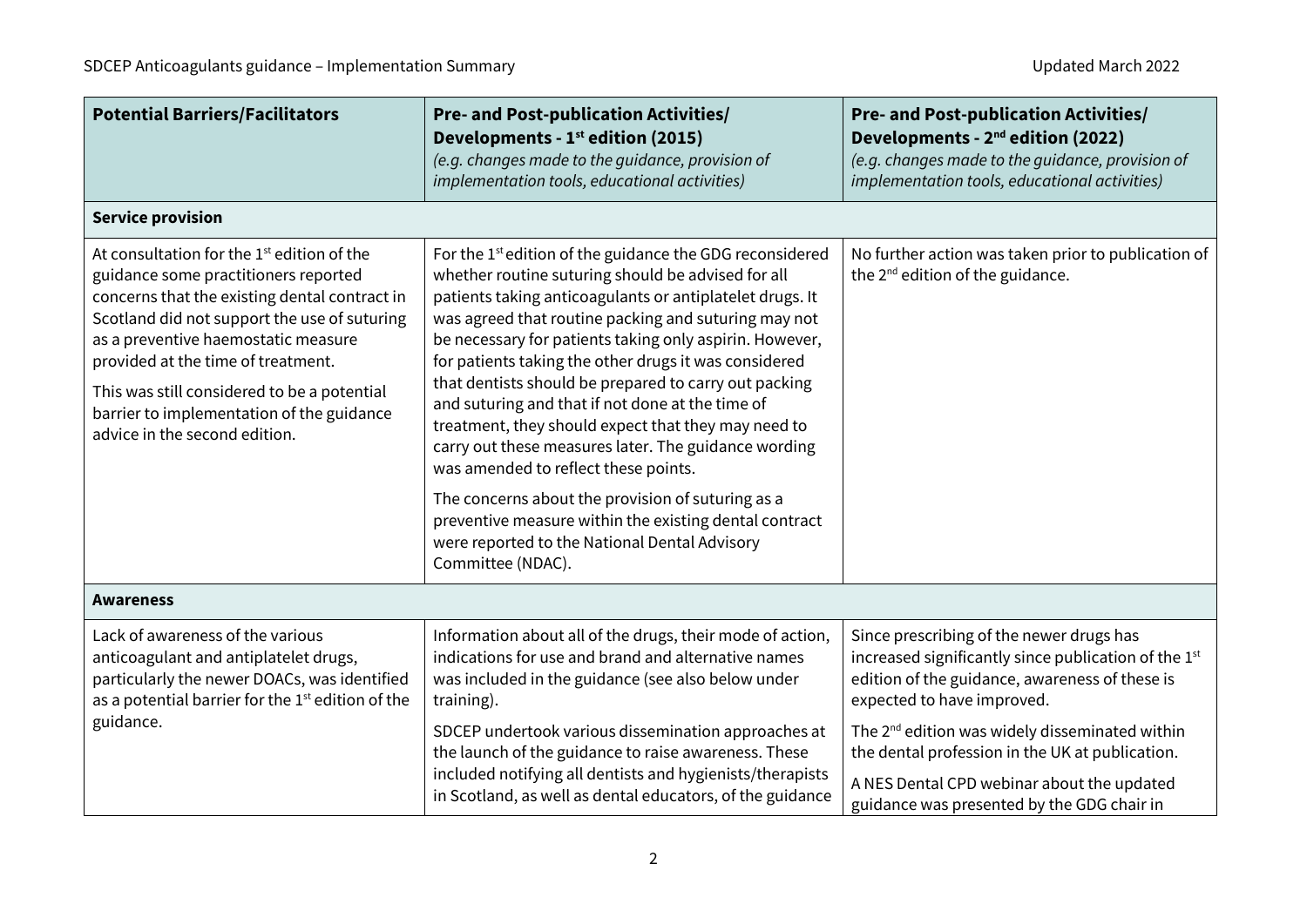| <b>Potential Barriers/Facilitators</b>                                                                                                          | <b>Pre- and Post-publication Activities/</b><br>Developments - 1 <sup>st</sup> edition (2015)<br>(e.g. changes made to the guidance, provision of<br>implementation tools, educational activities)                                                                                  | <b>Pre- and Post-publication Activities/</b><br>Developments - 2 <sup>nd</sup> edition (2022)<br>(e.g. changes made to the guidance, provision of<br>implementation tools, educational activities) |
|-------------------------------------------------------------------------------------------------------------------------------------------------|-------------------------------------------------------------------------------------------------------------------------------------------------------------------------------------------------------------------------------------------------------------------------------------|----------------------------------------------------------------------------------------------------------------------------------------------------------------------------------------------------|
|                                                                                                                                                 | publication, press releases, newsletter and magazine<br>articles and the use of social media.                                                                                                                                                                                       | March 2022. A recording will be made available via<br>NES.                                                                                                                                         |
|                                                                                                                                                 | The GDG chair promoted the guidance through an NHS<br>Education for Scotland (NES) CPD webinar in October<br>2015 with a recording made available on the SDCEP<br>website.                                                                                                          |                                                                                                                                                                                                    |
|                                                                                                                                                 | The North West Medicines Information centre (NWMIc;<br>part of UKMi) uses the guidance as the basis for UK wide<br>pharmacy advice for dentists on this topic.                                                                                                                      |                                                                                                                                                                                                    |
|                                                                                                                                                 | A joint NES Pharmacy/Dental webinar was presented by<br>a senior pharmacist from the guidance development<br>group in January 2016.                                                                                                                                                 |                                                                                                                                                                                                    |
| The need for medical professionals<br>(particularly GPs and pharmacists) to be<br>aware of the guidance was considered an<br>issue.             | Pharmacists and GPs in Scotland were notified of the<br>guidance and its relevance. Organisations relevant for<br>these professions were also notified.<br>NHS Lothian featured the topic in their regular<br>prescribing bulletin in May 2016 to raise awareness in<br>the region. | The need for awareness of the guidance by other<br>healthcare professionals was also considered to<br>be important for implementation of the 2 <sup>nd</sup><br>edition of the guidance.           |
|                                                                                                                                                 |                                                                                                                                                                                                                                                                                     | National leads for medicine and pharmacy and<br>relevant organisations were notified of<br>publication of the updated guidance.                                                                    |
| <b>Training</b>                                                                                                                                 |                                                                                                                                                                                                                                                                                     |                                                                                                                                                                                                    |
| The need for training on the topic was<br>identified as a possible barrier to<br>implementation of the guidance. Areas<br>highlighted included: | Various tools were introduced with the guidance to aid<br>with implementation of the guidance<br>recommendations. These included:<br>background information on all of the drugs<br>$\bullet$<br>including their action and indications for their use                                | Lack of knowledge, skills, experience and<br>confidence in managing patients taking DOACs                                                                                                          |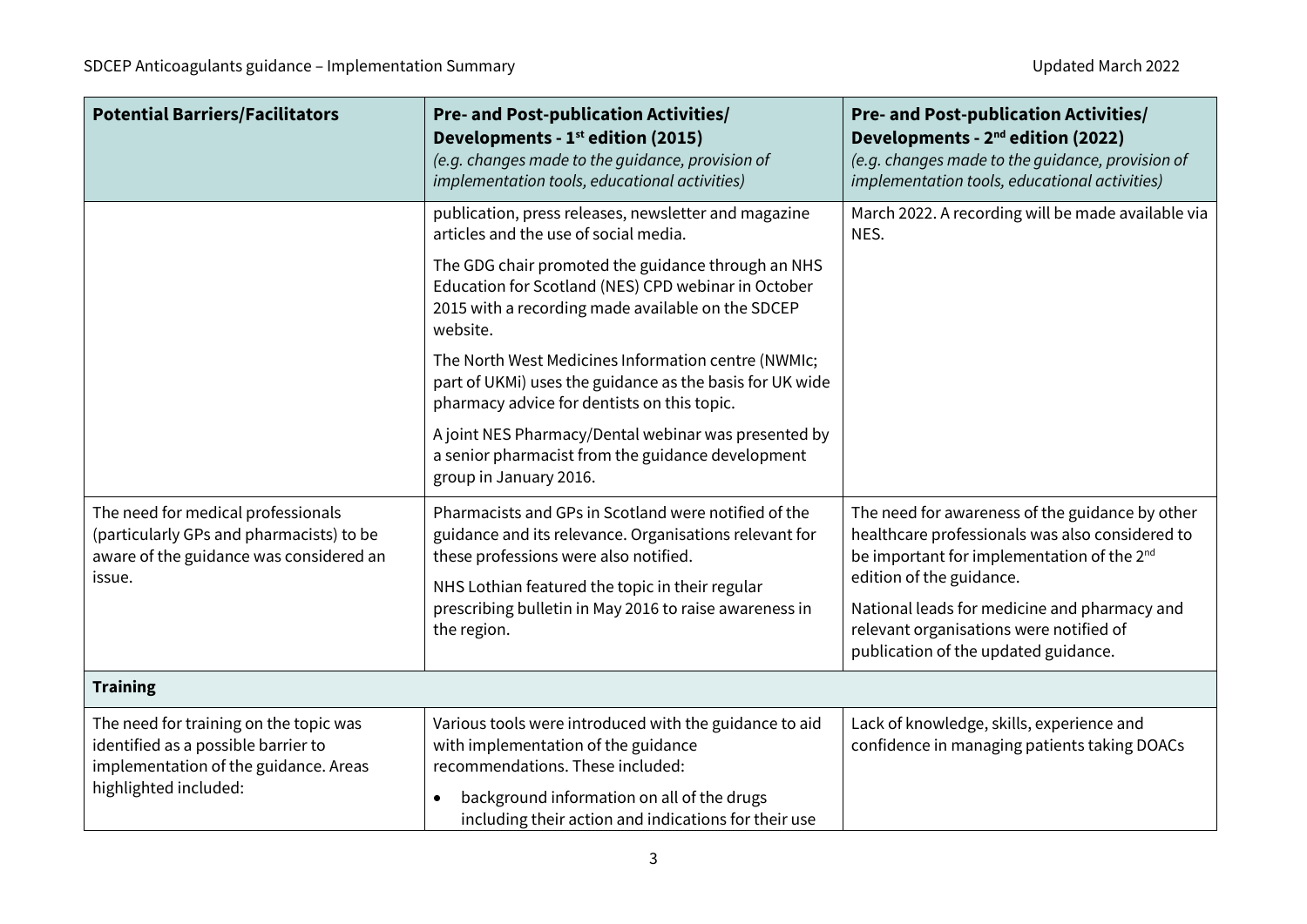| <b>Potential Barriers/Facilitators</b>                                                                                                                 | <b>Pre- and Post-publication Activities/</b><br>Developments - 1 <sup>st</sup> edition (2015)<br>(e.g. changes made to the guidance, provision of<br>implementation tools, educational activities)                                                                                                                                                                                                                                                                                                                                                                                                                                                                                                                                                                                                                                                                                                                            | <b>Pre- and Post-publication Activities/</b><br>Developments - 2 <sup>nd</sup> edition (2022)<br>(e.g. changes made to the guidance, provision of<br>implementation tools, educational activities)                                                                                                         |
|--------------------------------------------------------------------------------------------------------------------------------------------------------|-------------------------------------------------------------------------------------------------------------------------------------------------------------------------------------------------------------------------------------------------------------------------------------------------------------------------------------------------------------------------------------------------------------------------------------------------------------------------------------------------------------------------------------------------------------------------------------------------------------------------------------------------------------------------------------------------------------------------------------------------------------------------------------------------------------------------------------------------------------------------------------------------------------------------------|------------------------------------------------------------------------------------------------------------------------------------------------------------------------------------------------------------------------------------------------------------------------------------------------------------|
| improving knowledge about<br>anticoagulant and antiplatelet drugs and<br>in particular the newer drugs<br>updating skills for carrying out suturing    | generic, brand and alternative names for each of the<br>drugs to aid recognition<br>information on drug interactions<br>$\bullet$<br>patient information leaflets to aid communication<br>A full day NES CPD symposium on the topic area took<br>place in 2015 after guidance publication to provide<br>information on the drugs and implications of the<br>guidance recommendations for dental practice. Further<br>training sessions have been provided by NES.<br>TRiaDS carried out pre- and post-publication surveys of<br>dental practice to assess levels of adherence to the<br>guidance recommendations and inform the<br>development of additional educational interventions, if<br>necessary (www.triads.org.uk/in-<br>development/anticoagulants-and-antiplatelets/).<br>NES CPD provide practical training sessions on oral<br>surgery including suturing skills, which are notified to<br>dentists in Scotland. | were also identified as potential barriers prior to<br>publication of the 2 <sup>nd</sup> edition of the guidance. <sup>1</sup><br>A CPD webinar on the updated guidance took<br>place in March 2022.<br>Further educational resources including a CPD<br>quiz on the guidance topic are being considered. |
| <b>Practitioner communication/contacts</b>                                                                                                             |                                                                                                                                                                                                                                                                                                                                                                                                                                                                                                                                                                                                                                                                                                                                                                                                                                                                                                                               |                                                                                                                                                                                                                                                                                                            |
| Difficulty in accessing advice from<br>consultants in secondary care was identified<br>as a potential barrier to treating patients in<br>primary care. | The guidance included advice on contacting colleagues<br>in primary and secondary care settings.<br>A template form is provided with the guidance for<br>recording local contact details for medical, pharmacy,                                                                                                                                                                                                                                                                                                                                                                                                                                                                                                                                                                                                                                                                                                               | The guidance advice was amended to give more<br>clarity on who to contact and when, to facilitate<br>obtaining timely advice.                                                                                                                                                                              |

<sup>&</sup>lt;sup>1</sup> Kelly, N., Nic Íomhair, A., Hill, S., McKenna, G., O'Carolan, D., Cleary, G., & Burnett, K. (2021). Perceptions of general dental practitioners in Northern Ireland on the clinical management of patients taking direct oral anticoagulants. *Journal of the Irish Dental Association*, *67*(6), 340-345.